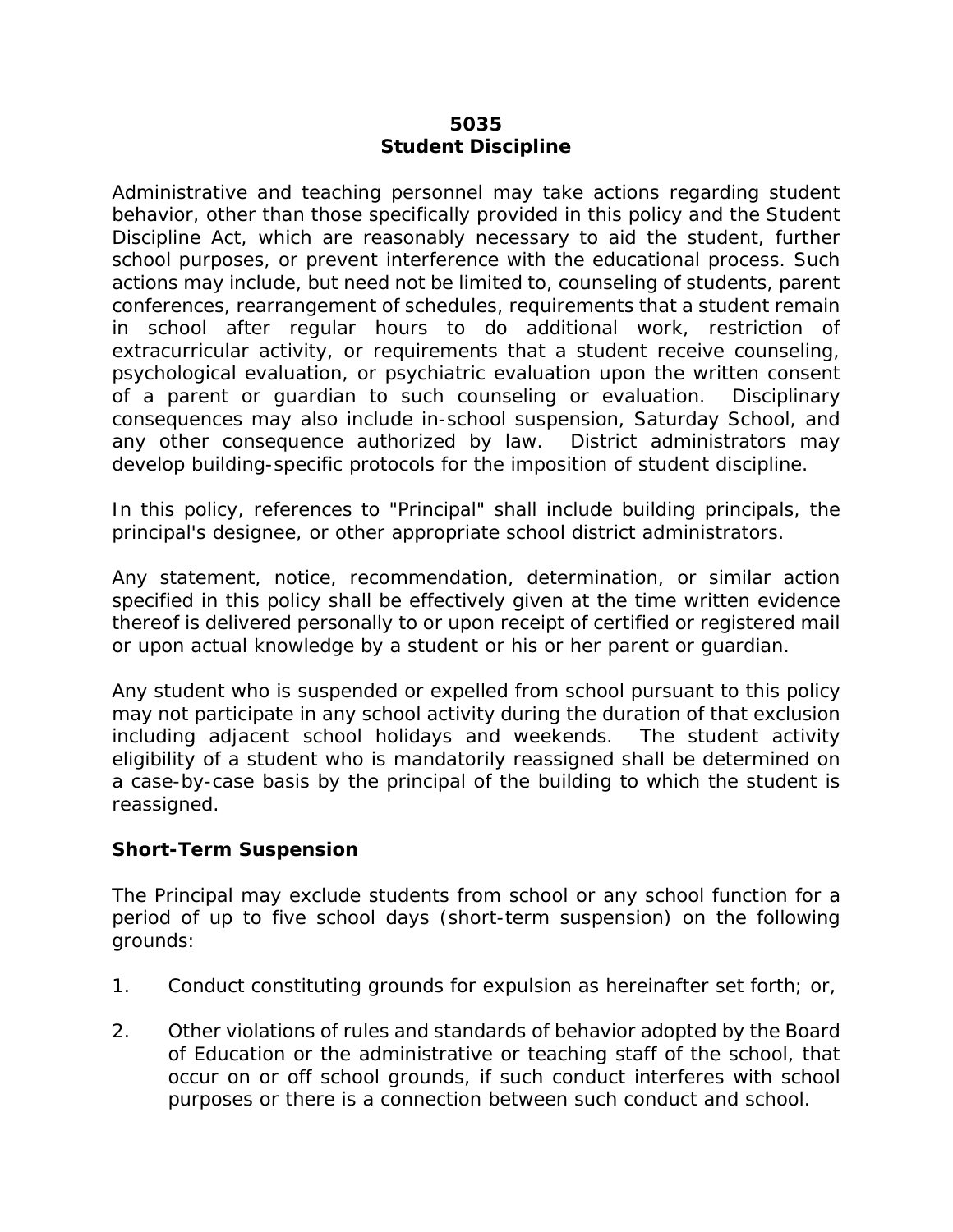The following process applies to short-term suspension:

- 1. The Principal shall make a reasonable investigation of the facts and circumstances. Short-term suspension shall be imposed only after a determination that the suspension is necessary to help any student, to further school purposes, or to prevent an interference with school purposes.
- 2. Prior to commencement of the short-term suspension, the student will be given oral or written notice of the charges against the student. The student will be advised of what he or she is accused of having done, be given an explanation of the evidence the authorities have, and be given an opportunity to explain the student's version of the facts.
- 3. Within 24 hours or such additional time as is reasonably necessary following the suspension, the Principal will send a written statement to the student, and the student's parent or guardian, describing the student's conduct, misconduct or violation of the rule or standard and the reasons for the action taken. An opportunity will be given to the student, and the student's parent or guardian, to have a conference with the Principal ordering the short-term suspension before or at the time the student returns to school. The Principal shall determine who, in addition to the parent or guardian, is to attend the conference.
- 4. Students who are short-term suspended will be given the opportunity to complete classwork, including but not limited to examinations, under the following conditions: Determined per incident.

## **Emergency Exclusion**

Students may be emergency excluded from school pursuant to the board's separate policy on emergency exclusion or state law.

#### **Weapons and/or Firearms**

Students may be disciplined for the possession of weapons and/or firearms pursuant to the board's separate policy on weapons and firearms or state law.

#### **Long-Term Suspension**

Students may be excluded by the Principal from school or any school function for a period of more than five school days but less than twenty school days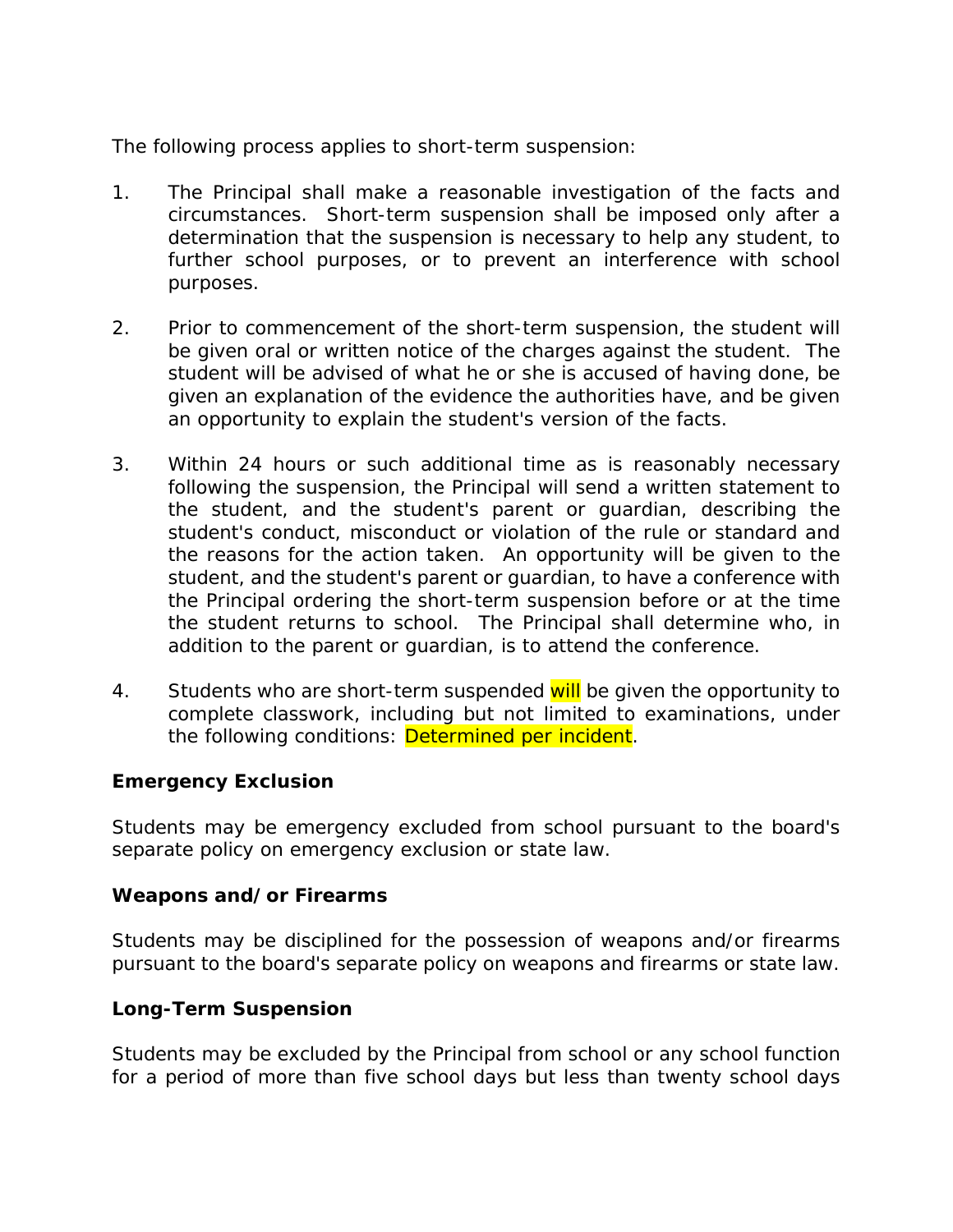(long-term suspension) for any conduct constituting grounds for expulsion as hereinafter set forth. The process for long-term suspension is set forth below.

# **Expulsion**

- 1. **Meaning of Expulsion.** Expulsion means exclusion from attendance in all schools, grounds and activities of or within the system for a period not to exceed the remainder of the semester in which it took effect unless the misconduct occurred (a) within ten school days prior to the end of the first semester, in which case the expulsion shall remain in effect through the second semester, or (b) within ten school days prior to the end of the second semester, in which case the expulsion shall remain in effect for summer school and the first semester of the following school year, or (c) unless the expulsion is for conduct specified in these rules or in law as permitting or requiring a longer removal, in which case the expulsion shall remain in effect for the period specified therein. Such action may be modified or terminated by the school district at any time during the expulsion period.
- 2. **Summer Review**. Any expulsion that will remain in effect during the first semester of the following school year will be automatically scheduled for review before the beginning of the school year. The review will be conducted by the hearing officer who conducted the initial expulsion hearing, or a hearing officer appointed by the Superintendent in the event no hearing was previously held or the initial hearing officer is no longer available or willing to serve, after the hearing officer has given notice of the review to the student and the student's parent or guardian. This review shall be limited to newly discovered evidence or evidence of changes in the student's circumstances occurring since the original hearing. This review may lead to a recommendation by the hearing officer that the student be readmitted for the upcoming school year. If the school board or board of education or a committee of such board took the final action to expel the student, the student may be readmitted only by action of the board. Otherwise the student may be readmitted by action of the Superintendent.
- 3. **Suspension of Enforcement of an Expulsion**: Enforcement of an expulsion action may be suspended (i.e., "stayed") for a period of not more than one full semester in addition to the balance of the semester in which the expulsion takes effect, and as a condition of such suspended action, the student may be assigned to a school, class, or program/plan and to such other consequences which the school district deems appropriate.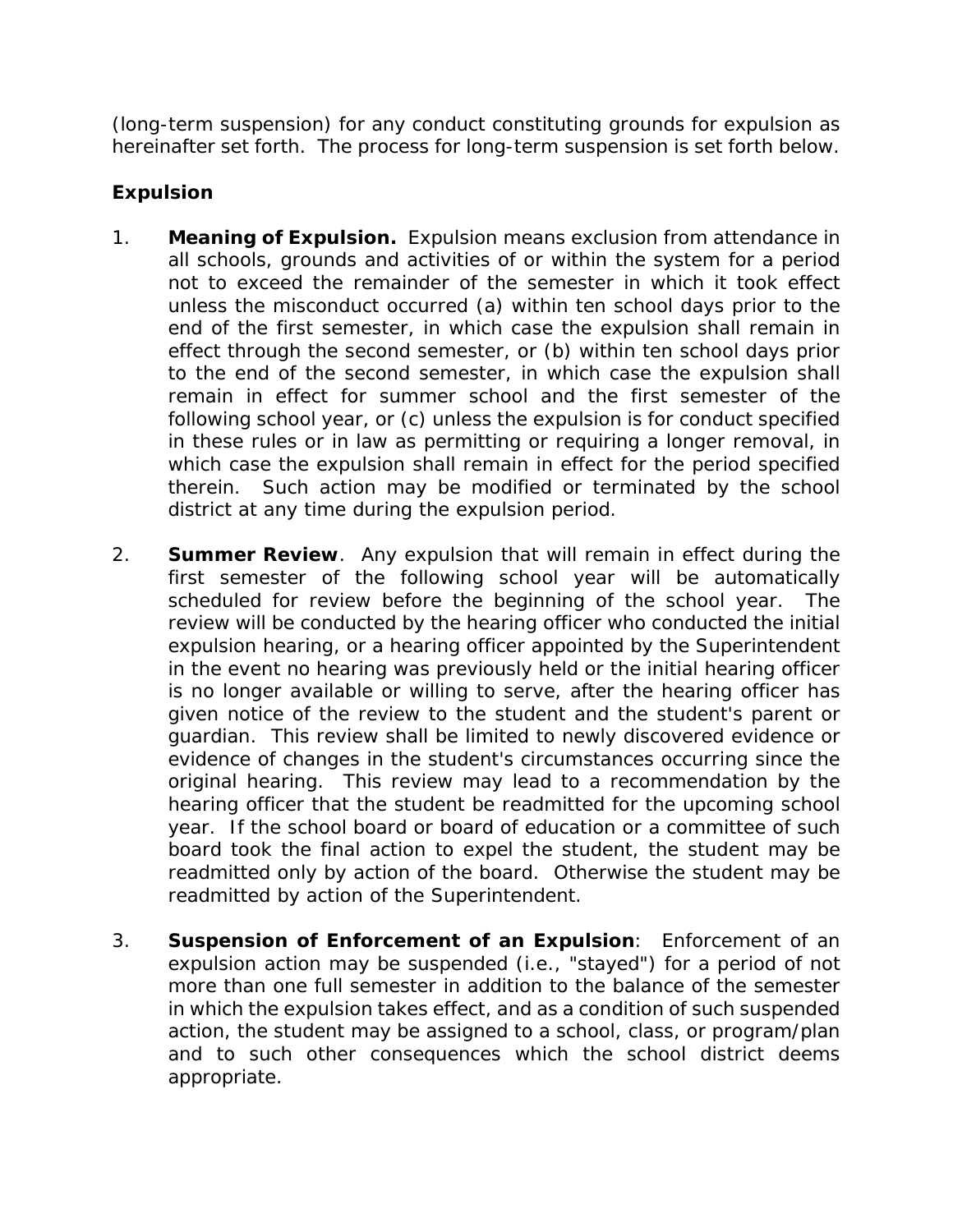4. **Alternative School or Pre-expulsion Procedures.** The school shall either provide an alternative school, class or educational program for expelled students or shall follow the pre-expulsion procedures outlined in NEB. REV. STAT. 79-266.

## **Grounds for Long-Term Suspension, Expulsion or Mandatory Reassignment**:

The following conduct constitutes grounds for long-term suspension, expulsion, or mandatory reassignment, subject to the procedural provisions of the Student Discipline Act, NEB. REV. STAT. § 79-254 through 79-296, when such activity occurs on school grounds, in a vehicle owned, leased, or contracted by a school being used for a school purpose or in a vehicle being driven for a school purpose by a school employee or by his or her designee, or at a school-sponsored activity or athletic event:

- 1. Use of violence, force, coercion, threat, intimidation, or similar conduct in a manner that constitutes a substantial interference with school purposes;
- 2. Willfully causing or attempting to cause substantial damage to property, stealing or attempting to steal property of substantial value, or repeated damage or theft involving property;
- 3. Causing or attempting to cause personal injury to a school employee, to a school volunteer, or to any student. Personal injury caused by accident, self-defense, or other action undertaken on the reasonable belief that it was necessary to protect some other person shall not constitute a violation of this subdivision;
- 4. Threatening or intimidating any student for the purpose of or with the intent of obtaining money or anything of value from such student;
- 5. Knowingly possessing, handling, or transmitting any object or material that is ordinarily or generally considered a weapon (*see also board policy on weapons and firearms*);
- 6. Engaging in the unlawful possession, selling, dispensing, or use of a controlled substance or an imitation controlled substance, as defined in section 28-401, a substance represented to be a controlled substance, or alcoholic liquor as defined in section 53-103.02 or being under the influence of a controlled substance or alcoholic liquor (*note: the term "under the influence" for school purposes has a less strict meaning than it does under criminal law; for school purposes, the term means any level of impairment and includes even the odor of alcohol on the breath or person of a student; also, it includes being impaired by reason of the abuse of any material used as a stimulant*);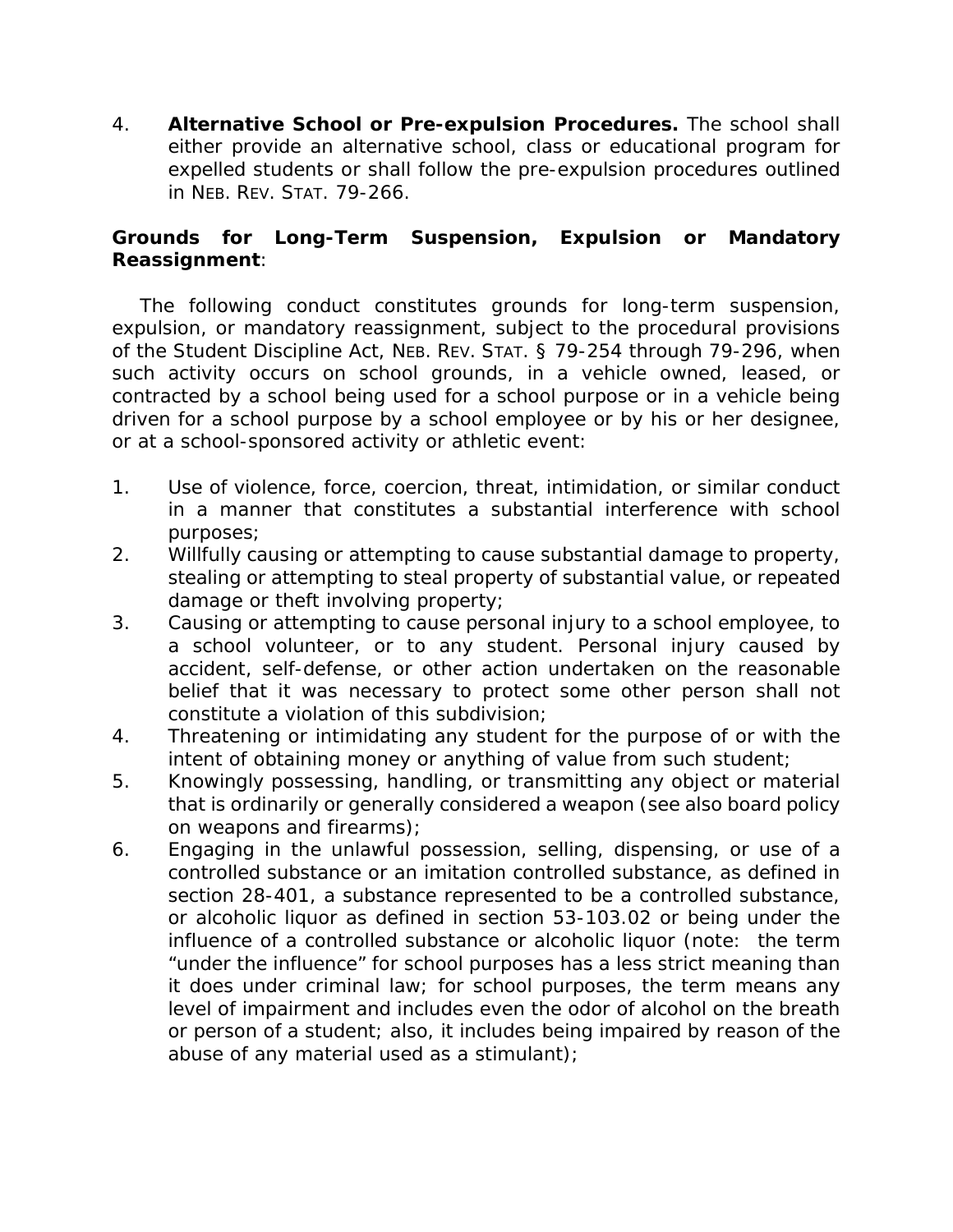- 7. Public indecency as defined in section 28-806, except that this prohibition shall apply only to students at least twelve years of age but less than nineteen years of age;
- 8. Engaging in bullying as defined in section 79-2,137 and in these policies;
- 9. Sexually assaulting or attempting to sexually assault any person if a complaint has been filed by a prosecutor in a court of competent jurisdiction alleging that the student has sexually assaulted or attempted to sexually assault any person, including sexual assaults or attempted sexual assaults which occur off school grounds not at a school function, activity, or event. For purposes of this subdivision, sexual assault means sexual assault in the first degree as defined in section 28-319, sexual assault in the second degree as defined in section 28- 320, sexual assault of a child in the second or third degree as defined in section 28-320.01, or sexual assault of a child in the first degree as defined in section 28-319.01, as such sections now provide or may hereafter from time to time be amended;
- 10. Engaging in any other activity forbidden by the laws of the State of Nebraska which activity constitutes a danger to other students or interferes with school purposes; or
- 11. A repeated violation of any of the following rules if such violations constitute a substantial interference with school purposes:
	- a. The use of language, written or oral, or conduct, including gestures, which is profane or abusive to students or staff members. Profane or abusive language or conduct includes, but is not limited to, that which is commonly understood and intended to be derogatory toward a group or individual based upon race, gender, national origin, or religion;
	- b. Dressing or grooming in a manner which violates the school district's dress code and/or is dangerous to the student's health and safety, a danger to the health and safety of others, or which is disruptive, distracting or indecent to the extent that it interferes with the learning and educational process;
	- c. Violating school bus rules as set by the school district or district staff;
	- d. Possessing, using, selling, or dispensing tobacco, drug paraphernalia, or a tobacco imitation substance or packaging, regardless of form, including cigarettes, chewing tobacco, and any other form of tobacco or imitation, such as electronic cigarettes, vapor pens, etc.;
	- e. Possessing, using, selling, or dispensing any drug paraphernalia or imitation of a controlled substance regardless of whether the actual substance possessed is a controlled substance by Nebraska law;
	- f. Possession of pornography;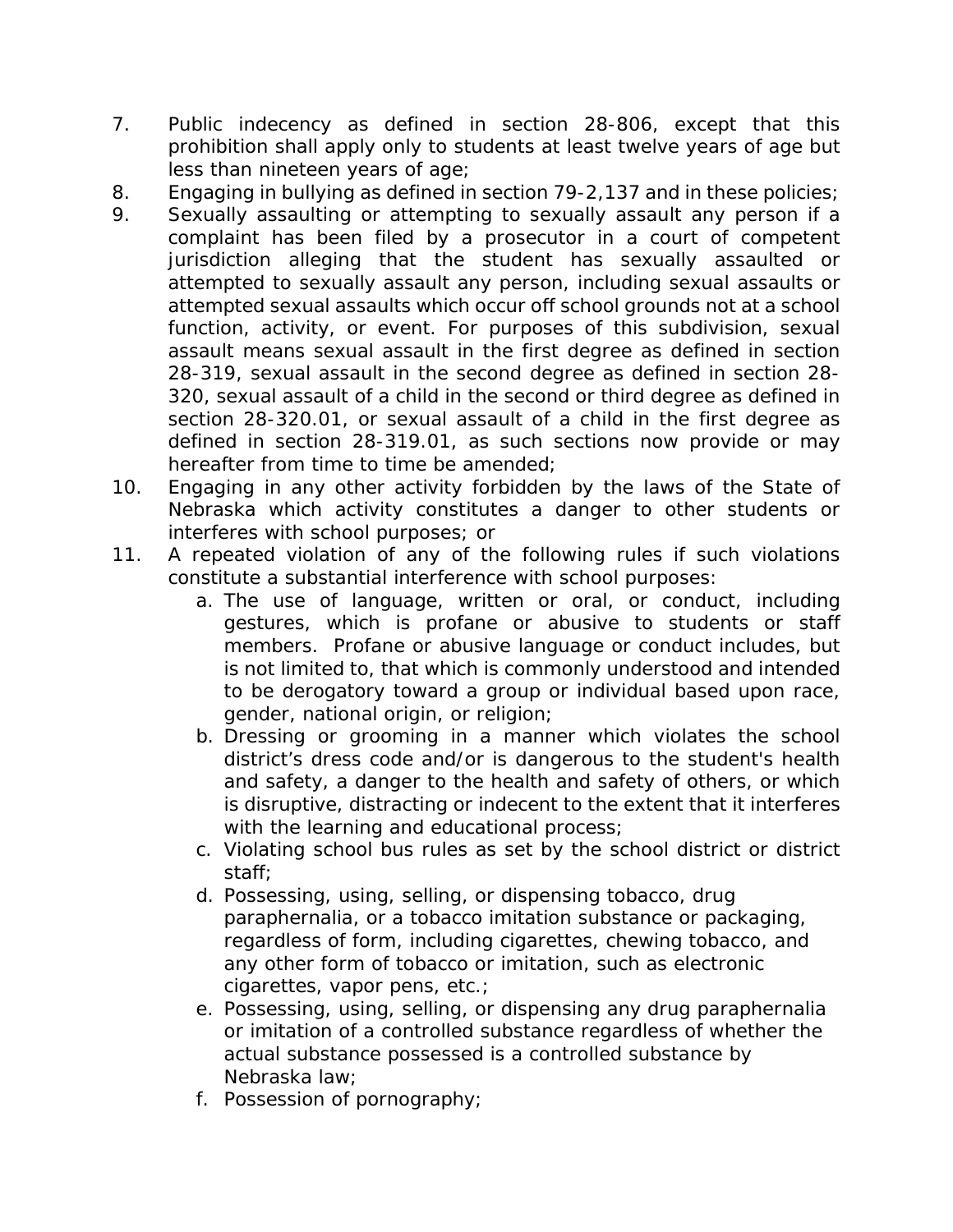- g. Sexting or the possession of sexting images (a combination of sex and texting - the act of sending sexually explicit messages or photos electronically);
- h. Engaging in hazing, defined as any activity expected of someone joining a group, team, or activity that humiliates, degrades or risks emotional and/or physical harm, regardless of the person's willingness to participate. Hazing activities are generally considered to be: physically abusive, hazardous, and/or sexually violating and include but are not limited to the following: personal servitude; sleep deprivation and restrictions on personal hygiene; yelling, swearing and insulting new members/rookies; being forced to wear embarrassing or humiliating attire in public; consumption of vile substances or smearing of such on one's skin; branding; physical beatings; binge drinking and drinking games; sexual simulation and sexual assault;
- i. Bullying which shall include cyber-bullying, defined as the use of the internet, including but not limited to social networking sites such as Facebook, cell phones or other devices to send, post or text message images and material intended to hurt or embarrass another person. This may include, but is not limited to; continuing to send e-mail to someone who has said they want no further contact with the sender; sending or posting threats, sexual remarks or pejorative labels (i.e., hate speech); ganging up on victims by making them the subject of ridicule in forums, and posting false statements as fact intended to humiliate the victim; disclosure of personal data, such as the victim's real name, address, or school at websites or forums; posing as the identity of the victim for the purpose of publishing material in their name that defames or ridicules them; sending threatening and harassing text, instant messages or emails to the victims; and posting or sending rumors or gossip to instigate others to dislike and gang up on the target;
- j. Violation of the district's computer acceptable computer use policy are subject to discipline, up to and including expulsion; and
- k. Any other violation of a rule or regulation established by a school district staff member pursuant to authority delegated by the board.

## **Due Process Afforded to Students Facing Long-term Suspension or Expulsion**

The following procedures shall be followed regarding any long-term suspension, expulsion or mandatory reassignment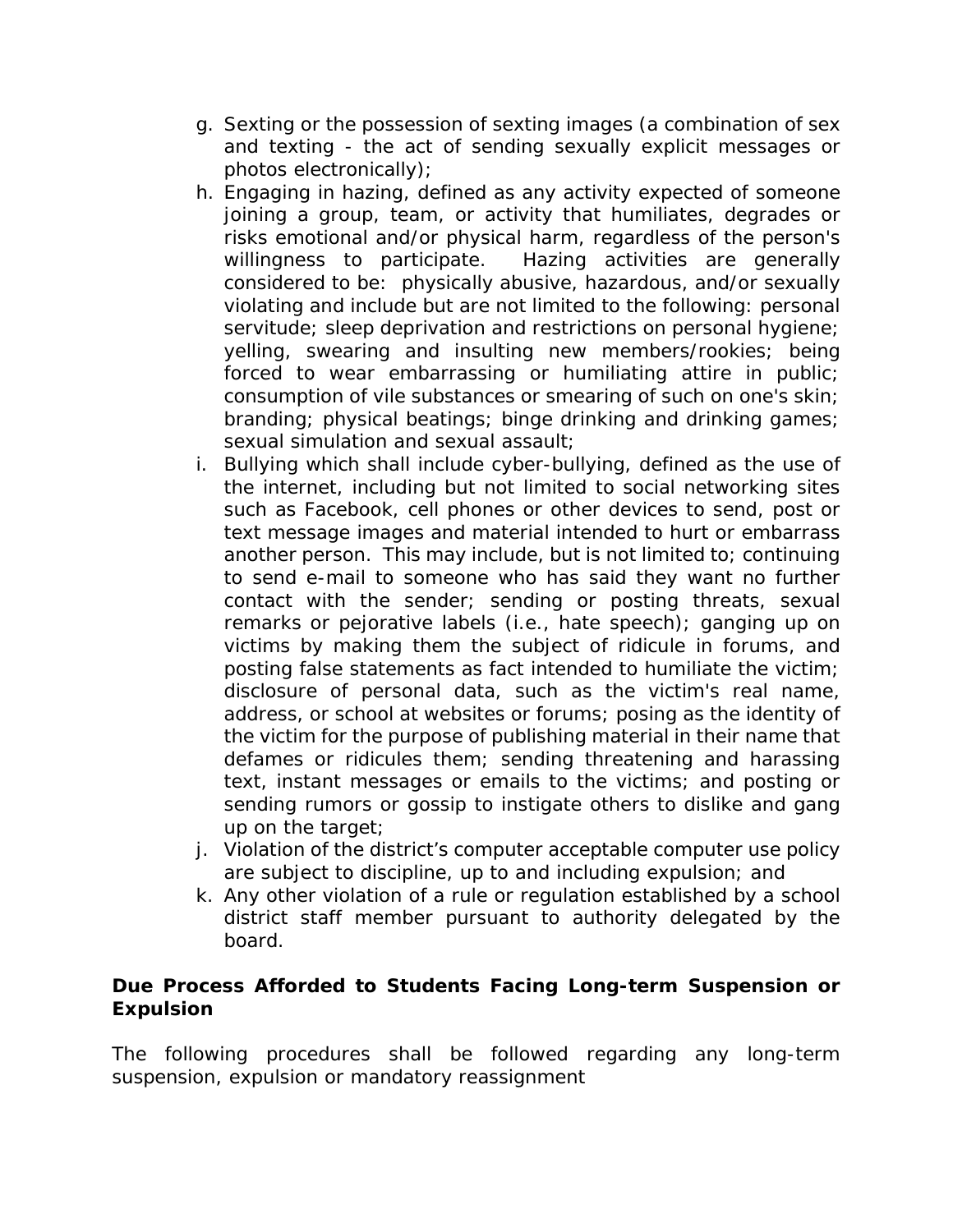- 1. On the date of the decision to discipline, the Principal shall file with the Superintendent a written charge and a summary of the evidence supporting such charge.
- 2. The Principal shall serve the student and the student's parents or guardian with a written notice by registered or certified mail or personal service within two school days of the date of the decision to recommend long-term suspension or expulsion. The notice shall include the following:
	- a. The rule or standard of conduct allegedly violated and the acts of the student alleged to constitute a cause for long-term suspension, expulsion, or mandatory reassignment, including a summary of the evidence to be presented against the student;
	- b. The penalty, if any, which the principal has recommended in the charge and any other penalty to which the student may be subject;
	- c. A statement that, before long-term suspension, expulsion, or mandatory reassignment for disciplinary purposes can be invoked, the student has a right to a hearing, upon request, on the specified charges;
	- d. A description of the hearing procedures provided by the act, along with procedures for appealing any decision rendered at the hearing;
	- e. A statement that the principal, legal counsel for the school, the student, the student's parent, or the student's representative or guardian has the right (i) to examine the student's academic and disciplinary records and any affidavits to be used at the hearing concerning the alleged misconduct and (ii) to know the identity of the witnesses to appear at the hearing and the substance of their testimony; and
	- f. A form on which the student, the student's parent, or the student's guardian may request a hearing, to be signed by such parties and delivered to the principal or superintendent in person or by registered or certified mail.
	- 3. When a notice of intent to discipline a student by long-term suspension, expulsion, or mandatory reassignment is filed with the superintendent, the student may be suspended by the principal until the date the long-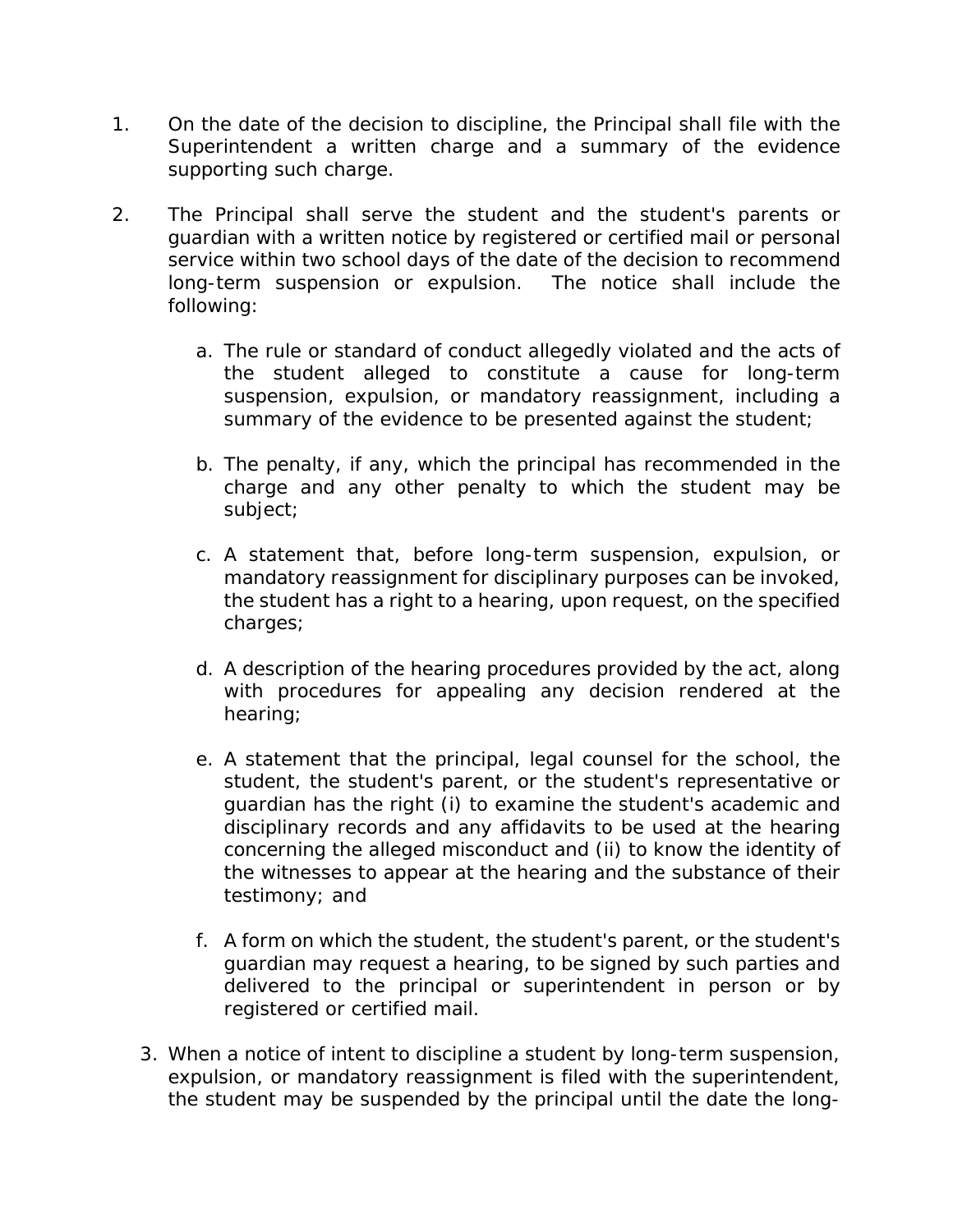term suspension, expulsion, or mandatory reassignment takes effect if no hearing is requested or, if a hearing is requested, the date the hearing examiner makes the report of his or her findings and a recommendation of the action to be taken to the superintendent, if the principal determines that the student must be suspended immediately to prevent or substantially reduce the risk of (a) interference with an educational function or school purpose or (b) a personal injury to the student himself or herself, other students, school employees, or school volunteers.

- 4. Nothing in this policy shall preclude the student, student's parents, guardian or representative from discussing and settling the matter with appropriate school personnel prior to the hearing stage.
- 5. If a hearing is requested within five days after receipt of the notice, the Superintendent shall appoint a hearing officer who shall follow the "hearing procedures" outlined below.
- 6. If a hearing is requested more than five school days following the receipt of the written notice, but not more than thirty calendar days after receipt, the Superintendent shall appoint a hearing officer who shall follow the "hearing procedures" outlined below, except that the time constraints set forth may differ as provided by law and this policy. The student shall be entitled to a hearing but the consequence imposed may continue in effect pending final determination.
- 7. If a request for hearing is not received within thirty calendar days following the mailing or delivery of the written notice, the student shall not be entitled to a hearing.

In the event a hearing is requested, the hearing, hearing procedures, the student's rights and any appeals or judicial review permitted by law shall be governed by the applicable provisions of the Nebraska Student Discipline Act (NEB. REV. STAT. § 79-254 to 79-294). The school district will provide parents with copies of the relevant statutes upon request.

## **Reporting Requirement to Law Enforcement**

Violations of this section will result in a report to law enforcement if:

- 1. The violation includes possession of a firearm;
- 2. The violation results in child abuse;